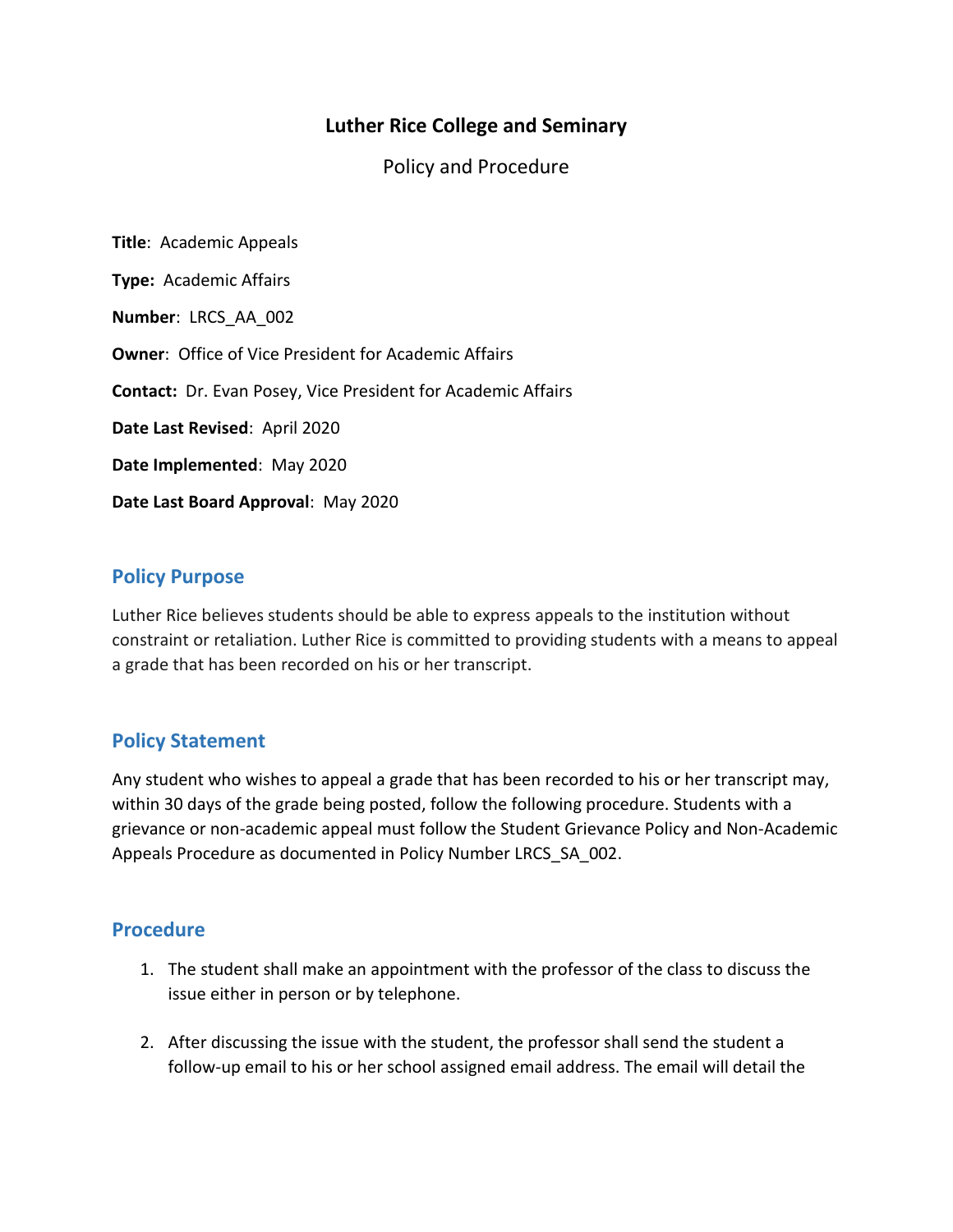professor's decision regarding the grade. A copy of the correspondence shall also be sent to [academics@LutherRice.edu](mailto:academics@LutherRice.edu) for record keeping.

- 3. If the issue is not resolved to the student's satisfaction, he or she shall address a written appeal via email to [academics@LutherRice.edu](mailto:academics@LutherRice.edu) or via mail to Luther Rice Academic Affairs, 3038 Evans Mill Road, Lithonia, Georgia 30038. The appeal will be considered by the Chairman of the appropriate academic committee. The Chairman will review the complaint and send a determination to the student within 7 business days.
- 4. If the issue is still not resolved to the student's satisfaction, he or she shall address a written appeal via email or mail to the Vice President for Academic Affairs. The Vice President will review the complaint and send a determination to the student within 7 days. The decision of the Vice President for Academic Affairs is final. If the complaint concerns the Vice President for Academic Affairs, the Executive Vice President will assume the responsibilities of the Vice President for Academic Affairs.

#### *Student Complaints*

Files containing grievance issues are maintained in either the office of the Vice President for Academic Affairs or the office of the Executive Vice President. Students not satisfied with the decisions of the Luther Rice administration have the freedom to contact the accrediting agencies listed below. Contact information follows:

Southern Association of Colleges and Schools Commission on Colleges (SACSCOC) 1866 Southern Lane Decatur, GA 30033-4097 404-679-4500 (Status: Candidate)

Association of Biblical Higher Education (ABHE) 5850 T. G. Lee Blvd., Suite 130 Orlando, FL 32822 407-207-0808 -- [info@abhe.orgTransnational](mailto:info@abhe.orgTransnational)

Association of Christian Colleges and Schools (TRACS) 15935 Forest Road Forest, VA 24551 434-525-9539 -- [info@tracs.org](mailto:info@tracs.org)